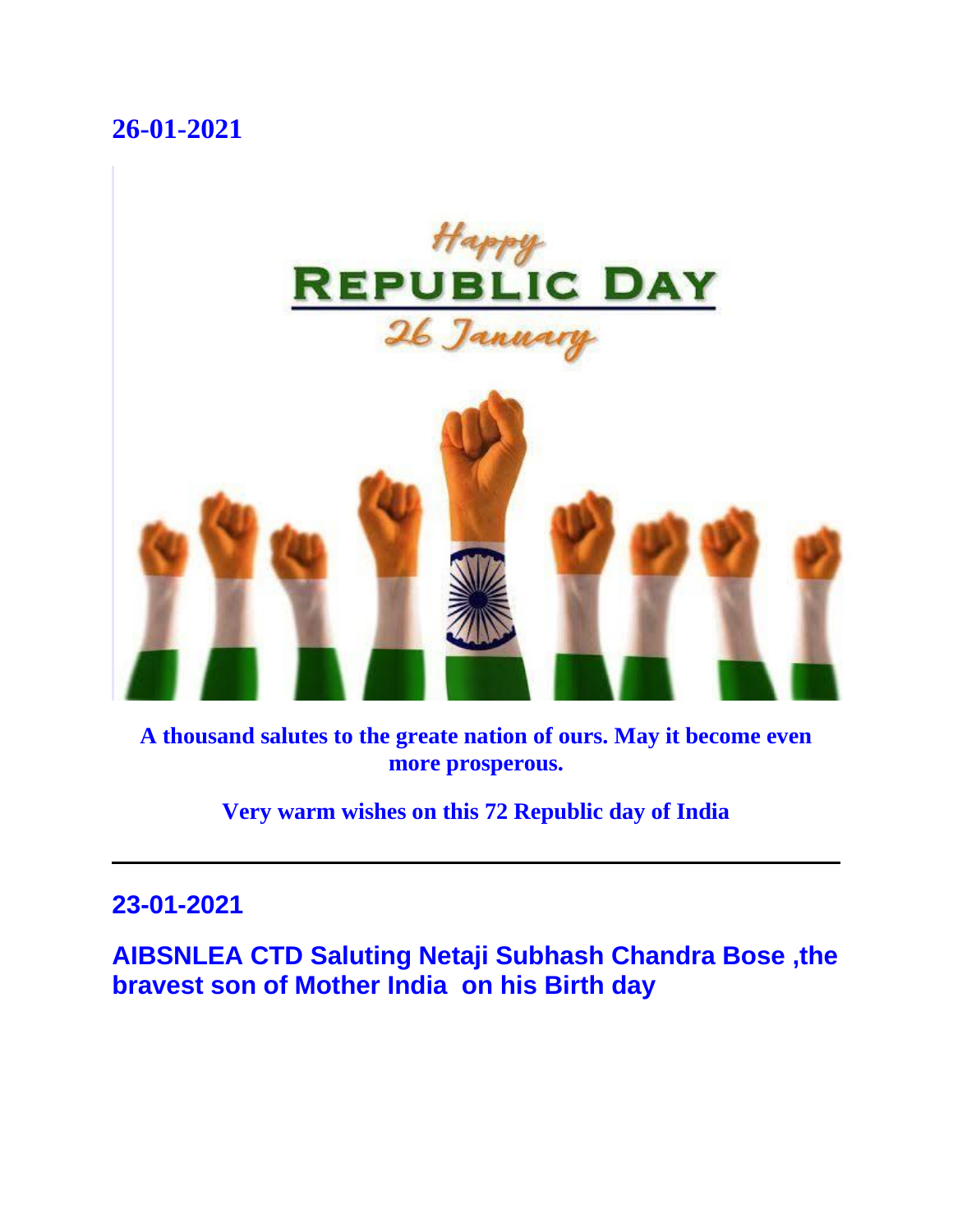

# **JAI HIND**

#### **22-01-2021**

**CS address a letter to CGM CTD for the untoward and law breaking incident took place on 19th January 2021 at Barackpore Telephone Exchange area <[<CLICK HERE FOR LETTER>](http://aibsnleawb.org/AIBSNLEA.pdf)>**

#### **21-01-2021**

**Due to Consistent and continuous efforts of AIBSNLEA this order is issued by the BSNL Management. AIBSNLEA convey its sincere thanks to Director (HR) and Sr.GM (Trg & SR) <[<CLICK HERE FOR LETTER>](http://aibsnleawb.org/postponement%20of%20offline%20trainings.pdf)>**

**14-01-2021**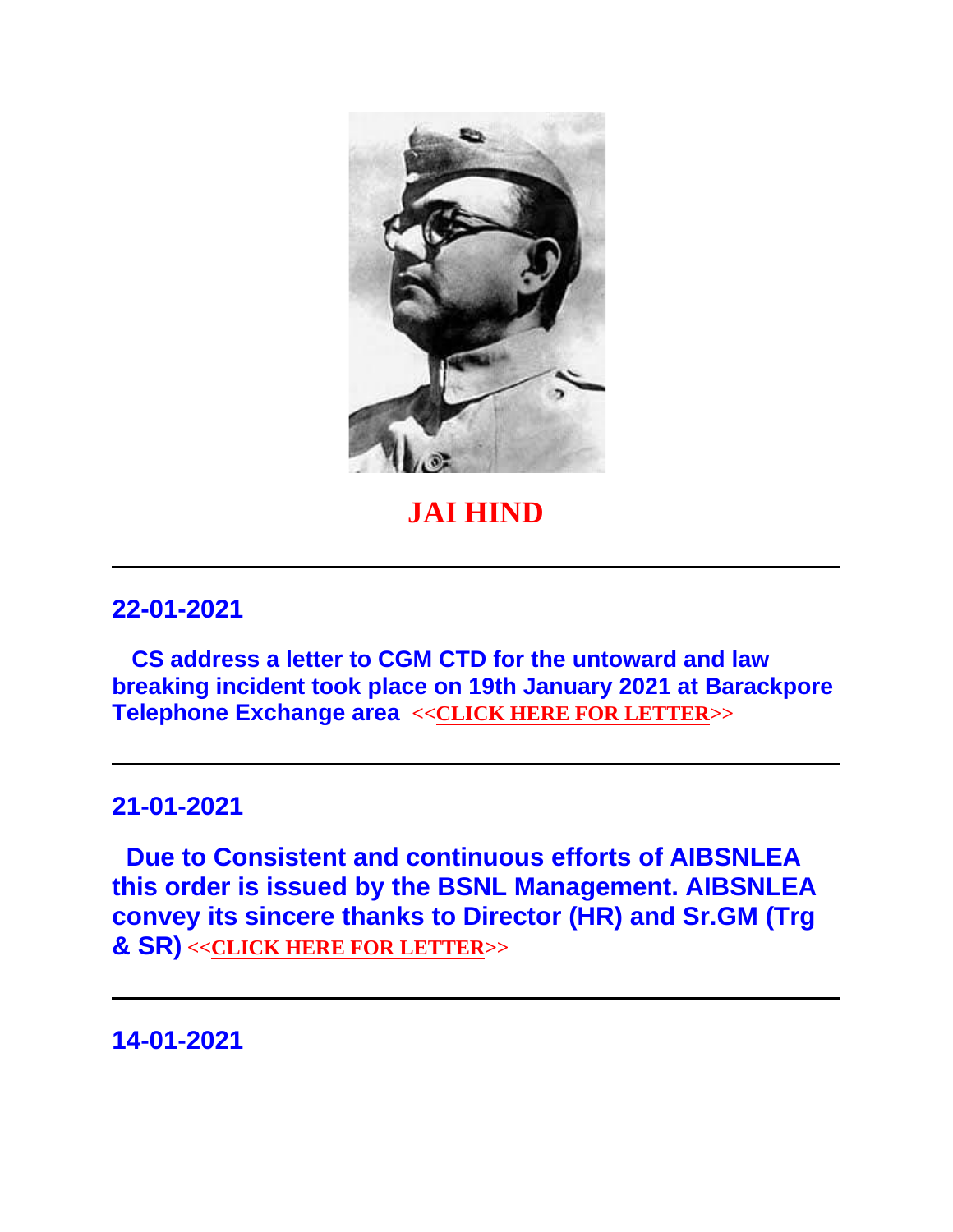# **AIBSNLEA CTD wishes Happy Makar Sankranti to one and all**

**12-01-2021**

BEST WISHES FOR NATIONAL YOUTH DAY



**12-01-2021**

**GS writes to The Director (HR), BSNL Board regarding consideration of request transfers in the Cadre of AOs**  $\leq$ **CLICK [HERE FOR LETTER>>](http://aibsnleawb.org/Lr%20to%20Dir(HR)%20AO%20Transfer%201201.docx)**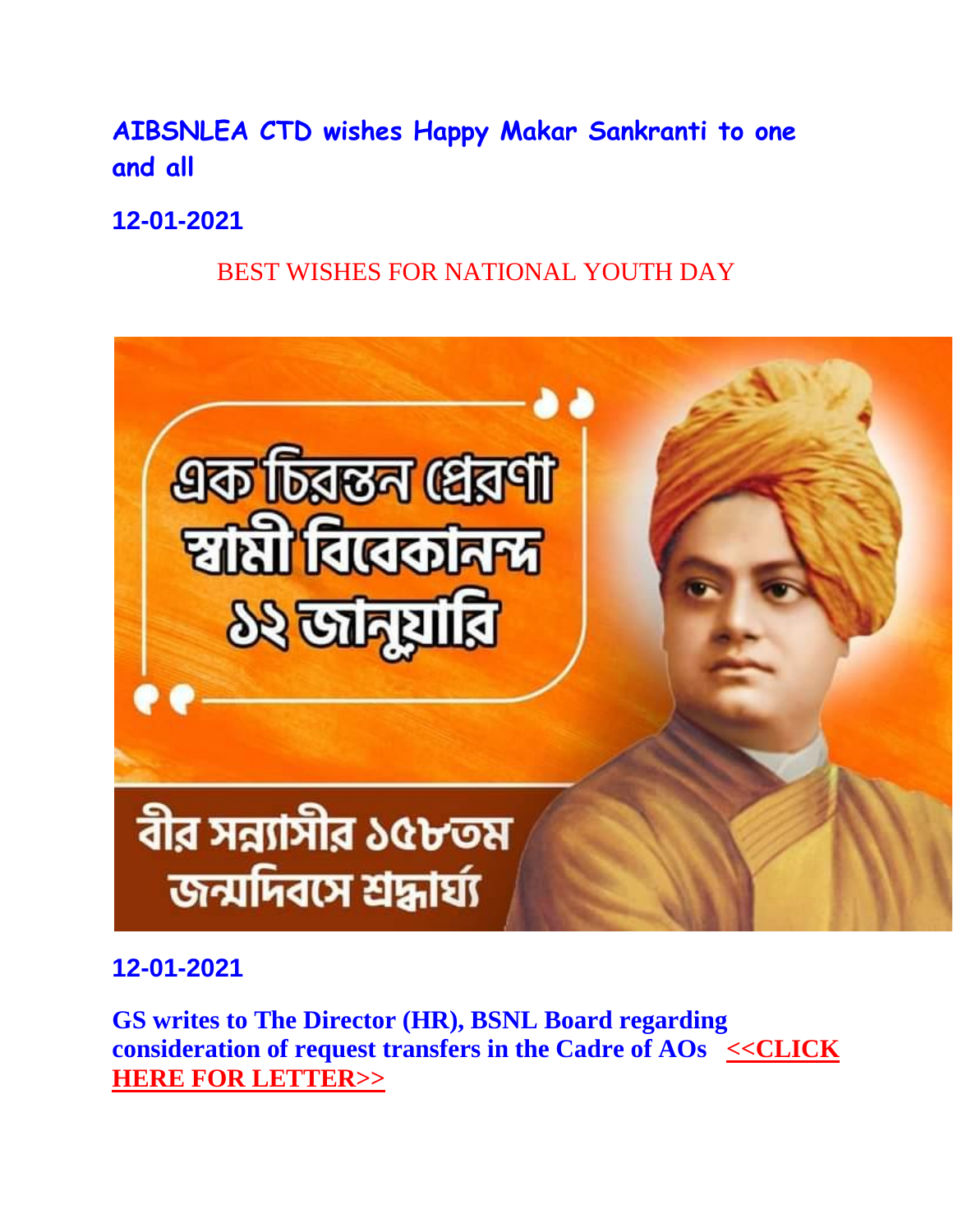# **12-01-2021**

### **On 08-01-2021 GS AIBSNLEA, AGS and CHQ-Auditor met Shri P.K. Purwar CMD, BSNL and discussed regarding:**

a) E-Tender for Planning, Engineering, Supply, Installation, Testing, Commissioning and AMC of 4G Mobile Net Work : We enquired the CMD BSNL about the recent Detailed Notice Inviting E-Tender issued on 01.01.2021, sought proposal through the (EOI) Expression Of Interest from the Indian Companies for Planning, Engineering, Supply, Installation, Testing, Commissioning and AMC of 4G Mobile Net Work.

CMD, BSNL mentioned that as per the approval of DoT on 29.12.2020, BSNL Board has approved the proposal immediately and issued Tender Notification inviting proposal through EOI for the procurement of Equipments, AMC etc., for the tentative 57,000 4G Sites with prior Registration and Proof of Concept (POC) from the Indian Companies interested in participating the upcoming 4G Tender as per the initiative of GOI ÁTAMNIRBHAR BHARAT' to promote Indigenous Manufacturing in Telecom Sector on 01.01.2021. CMD further mentioned that the Bidder or its Consortium Member(s) should fulfill the Technical Proven-ness requirement i.e, experience of Planning, Engineering, Supply, Installation and Commissioning. The Bidder not fulfilling Technical Proven-ness requirement shall be eligible for upcoming 4G Tender if they complete the POC successfully against this EOI.

CMD further told that through this E-tender Notification by Mass Media the message has gone to the nook and corner of India "that BSNL is going to launch 4G services shortly" and hopes that things will be changed in the positive direction very soon.

b) BSNL has to manage MTNL Mobile Net work on outsourcing basis: We enquired about the financial assistance, if any, will be given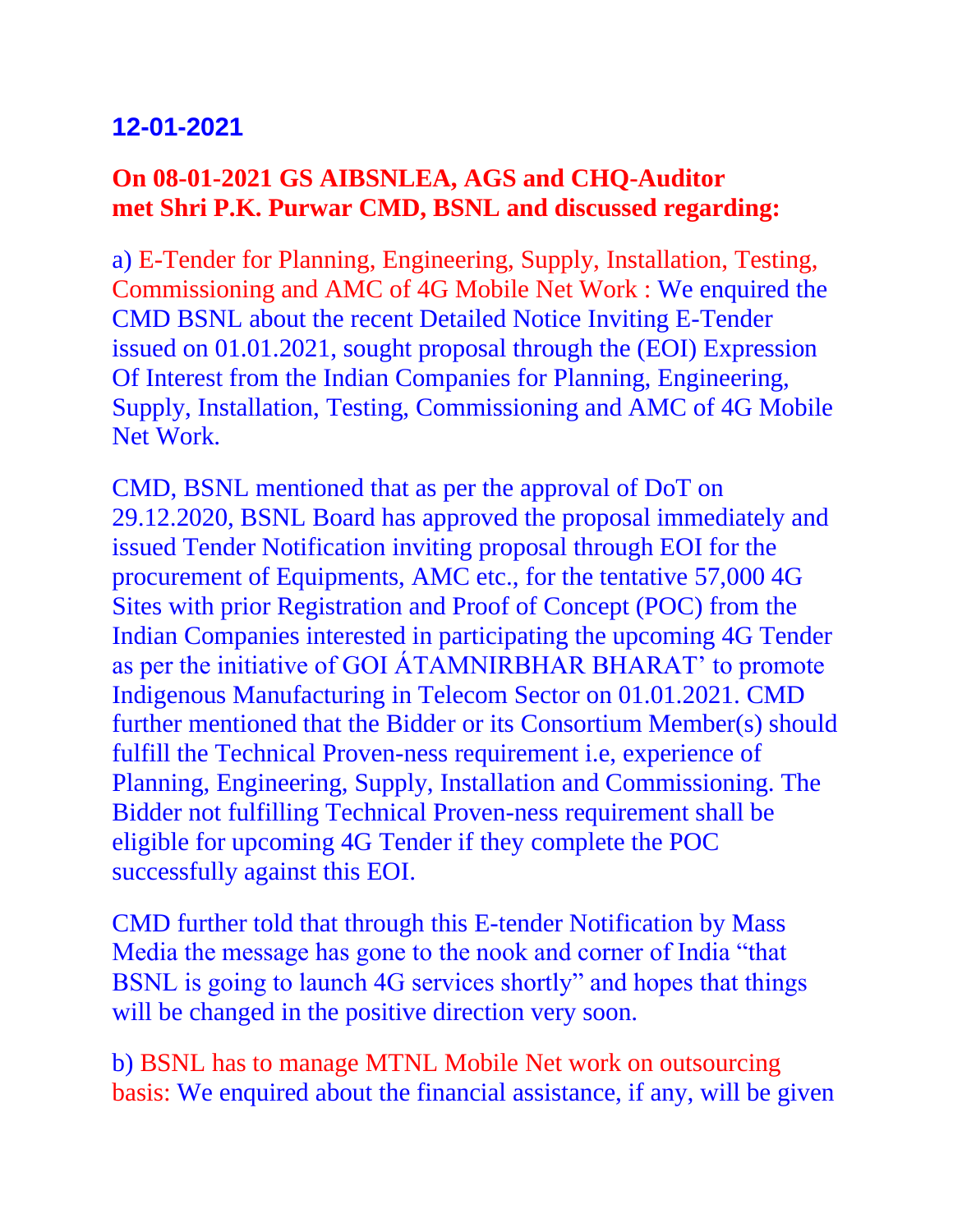to BSNL by the Govt. to maintain MTNL Mobile Net Work in Delhi & Mumbai. We told CMD that we have to invest very huge amount (CAPEX) to put back the MTNL Net Work in order and we have to insist Financial Assistance from the Govt., since BSNL itself is struggling for maintaining its own Mobile Net Work due to heavy financial crunch. CMD, BSNL informed that we have to wait for another one month for completing the formalities and then only we will assess the situation and our Targets.

c) **Free Corona Vaccine to BSNL Employees treating them as Frontline workers:** CMD BSNL mentioned that he has already gone through the letter given by AIBSNLEA in this regard and appreciated our concern for writing such a letter in the interest of BSNL Workers with a copy to Hon'ble Minister for Health and Family Welfare. He assured that he will take up the issue with the Secretary (H&FW) through Secretary (T).

d) Compensation and Financial Assistance to the family members of deceased BSNL Employees due to Covid-19: We requested CMD BSNL to consider the Compensation and Financial Assistance to the family members of deceased BSNL Employees due to Covid-19, AIBSNLEA has taken up and requesting for the past 6 months. CMD BSNL mentioned that the proposal was discussed in the BSNL Board Meeting in length but not considered due to heavy financial crunch.

e) Non remittance of SAB recovered from monthly Salary of Apr' 2020 to Nov' 2020: We brought to the notice of CMD that SAB benefits in respect of DRs of BSNL recovered from the monthly Salary of Apr'2020 to Nov'2020 has not been remitted to the Concern Authorities, resulting in non receipt of Pensionery benefits by the Retired Officials. CMD assured to look in to the matter.

f) Restructuring and Regular Promotion in all the Cadres: GS appraised the CMD BSNL that thousands of Executives already drawing Higher Scales are working in the entry level grade of JTO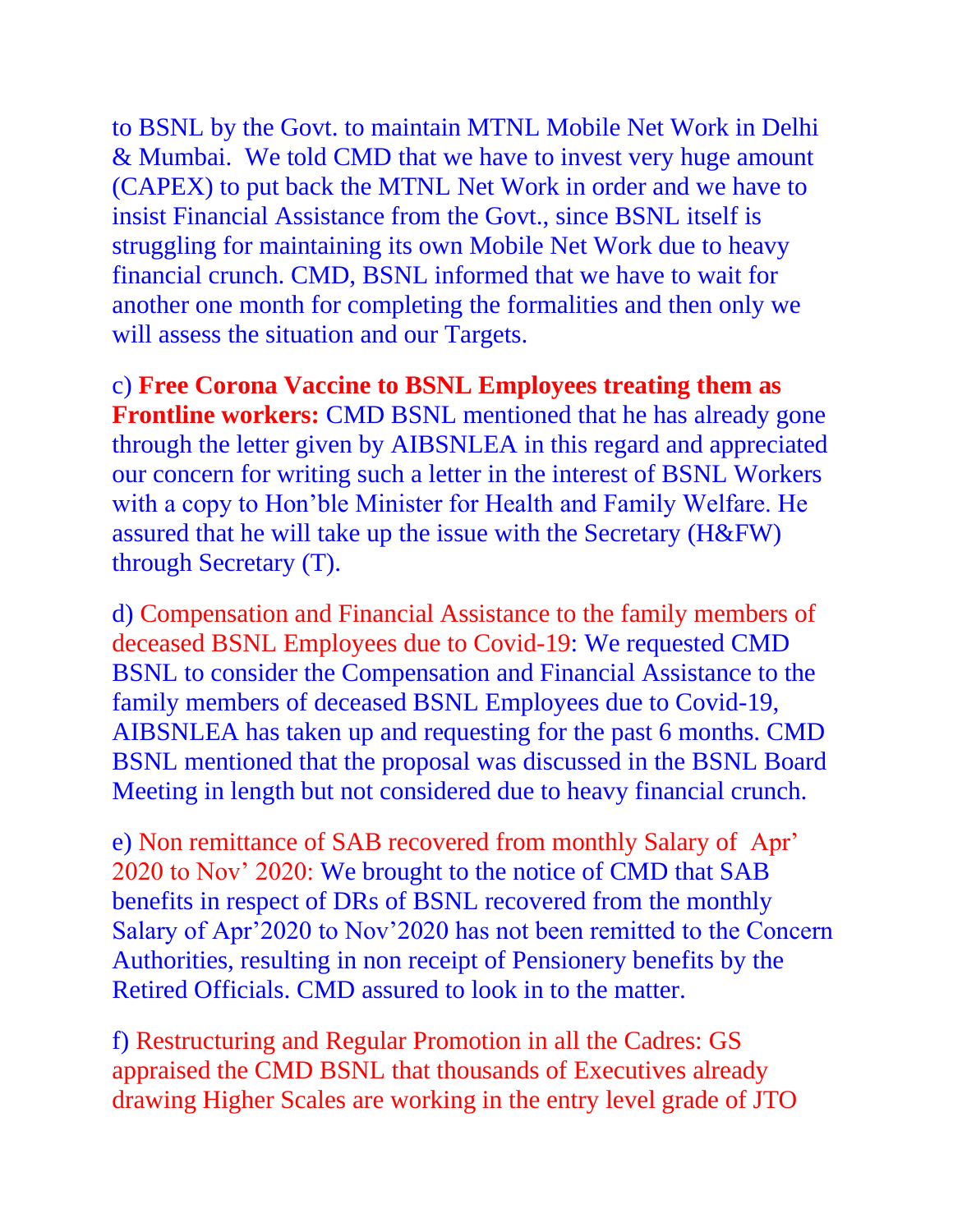equivalent and waiting for their 1st Promotion for the years together. Likewise SDE(T)/ SDE(C/E/TF/Arch)/ AOs/ CCS/ PS cadres are waiting for their regular promotions since long. The Promotions are held up by the Management in the name of Restructuring and various Court Cases on Reservation & Seniority issues. AIBSNLEA has continuously pursuing and requesting the BSNL Management for the issuance of Regular Promotion" Orders in all Cadres of all the Streams. We categorically told that AIBSNLEA strongly oppose any look-after arrangement in higher grade but we demand immediate promotions on 'Regular Basis'.

CMD mentioned that restructuring proposal is likely to be finalized shortly and presented to the BSNL Board for Approval. CMD further told that Management is ready to consider the Promotions in all the Cadres but due to Hurdles created by filing cases in various Courts, Management is facing problems and not in a position to issue Promotion orders in a timely manner and dead lock is continued.

g) Discrimination in consideration of request transfers of Accounts Personnel: We brought to the kind attention of CMD that request transfers in respect of Accounts Personnel has not been considered by the Management for the past 7 months in the name of Restructuring, whereas request transfers have been considered in all other cadres. We also explained CMD BSNL about the problems being faced by the Accounts Personnel without family in other Circles for more than 3 years due to Covid-19 and requested him to consider the cases on Humanitarian grounds and issue necessary instructions to the concerned Authorities for issuance of transfer orders. CMD after patient hearing advised us to take up the issue with Director (Fin)/Director (HR) and also assured to looked into.

h) Compassionate Appointment to the family members of deceased BSNL Employees due to Covid-19: CMD BSNL mentioned that the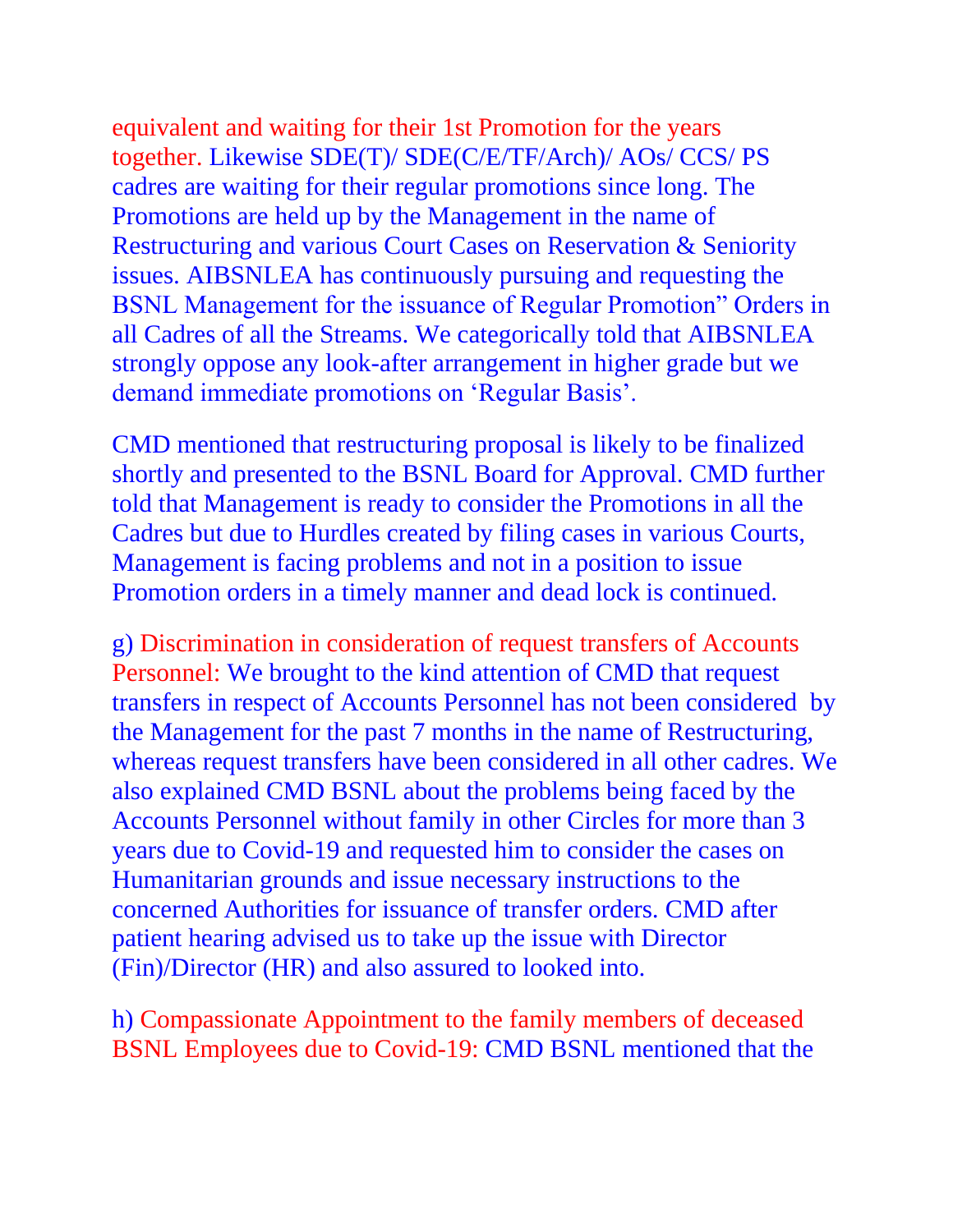proposal was discussed in the BSNL Board Meeting but not considered due to heavy financial crunch.

i) Financial Status of the Company and benefits of Tower Company: CMD BSNL mentioned that the Company is earning Operating Profit (EBITDA positive) in the first half of the F.Y 2020- 21 i.e., after 5 years and revenue is slightly increasing. We requested CMD for the disbursement of monthly Salary on the last day of the month. CMD told that our day to day Cash flow is not sufficient for our Operation and Maintenance and this year 2021 also BSNL will face severe financial crunch, since in addition to monthly/quarterly expenditure of Salary, O&M expenditure, Bank Interest, GST,TDS, L.Fee and Spectrum Charges etc., also BSNL is having Liability to pay Rs.3000 Cr to DoT Vendors in respect of Advance received for Bharat Net Projects. In addition to that BSNL is not yet getting any Loan from Banks for CAPEX on the basis of Sovereign Guarantee Bonds or fledging of Monetized Assets till date.

Regarding Tower Company CMD mentioned that BSNL earn several hundred Crores due to non remittance of L.Fee w.r.t. AGR but BSNL is getting very good revenue from the External Projects of Civil & Electrical Wing from Odisha, H.P and other Circles for which separate Escrow Account is being maintained.

CMD requested that each and every employee should work hard to increase our day to day collection/Revenue and follow the Austerity measures instructions issued by BSNL CO scrupulously to control over the Expenditure. We assure CMD BSNL that AIBSNLEA is always support the Management for the betterment of BSNL and finally requested the CMD BSNL to consider the Promotions in all the Cadres so as to boost the morale of the Young Executives in BSNL

### **07-01-2021**